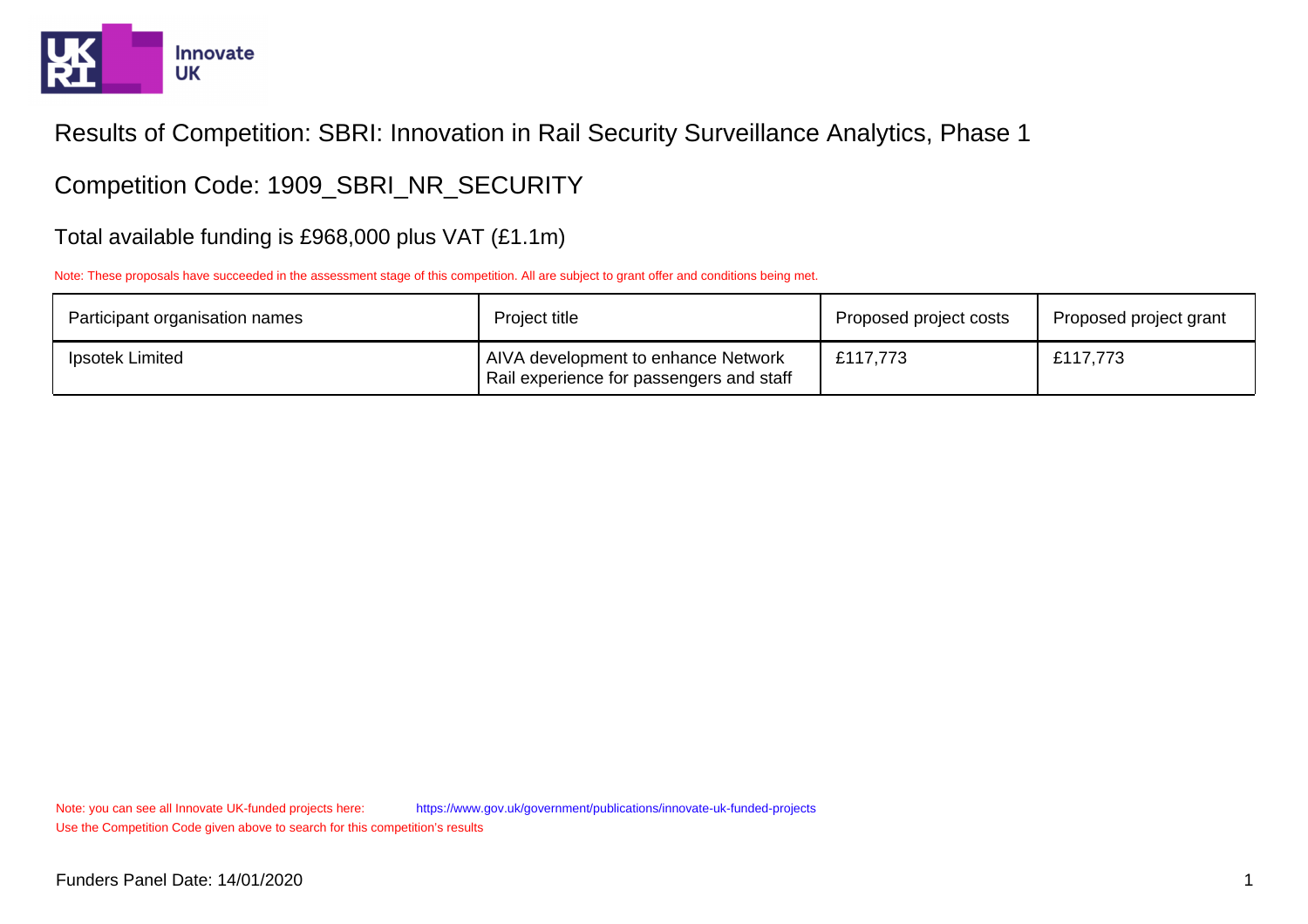Ipsotek specialises in advanced video analytics solutions enhanced through artificial intelligence techniques ("AIVA"). It's technology has been applied toaddress safety, security and operations requirements in a wide range of commercial verticals, and particularly in airports where it has significant deployments. Ipsotek intends to apply its technology to provide bespoke solutions for the UK rail industry by developing a suite of capabilities that addressimmediate challenges and support long term growth plans.

Safety and security challenges will be addressed with the application of Video Analytics (VA) and Artificial Intelligence (AI) technology to accurately detect and identify each threatening behaviour or safety risk demonstrated by individuals or crowds at the station. Here specific AI networks will be deployed that are trained to detect people and other objects in crowded scenes, estimate crowd density and generate density heatmaps. These networks will be furthertrained on Network Rail specific camera footage to improve their performance and make their experience specific to the rail CCTV environment. Furthermore, specific VA algorithms will be customised to raise events when behaviours of interest have been observed. Ipsotek will fully utilise its patentedScenario Based Rule Engine to create precise and detailed scenarios of interest that will address immediate requirements while providing the flexibility toadapt as the behaviours evolve and requirements progress. Additionally, on a continuous basis the system is able to generate data based on sceneconditions that will enable crowding and other trends to be identified, as well as generate real time alarms for predefined safety and security threats detected.

The developed solutions will be deployed and demonstrated in a live station environment on live feeds from the station CCTV network with live events andreports provided to station staff and managers.

 Throughout the project, Ipsotek will demonstrate the feasibility of adopting the solutions developed on a large scale with minimum reconfiguration or redesignby relying on its mature underlying video analytics platform that provides advance scene recognition, segmentation and calibration capabilities.

Ipsotek aims to provide a system that will assist rail managers to reach informed decisions related to station and passenger management, enhance securityand safety by heightening situational awareness and improve the overall rail journey of commuters.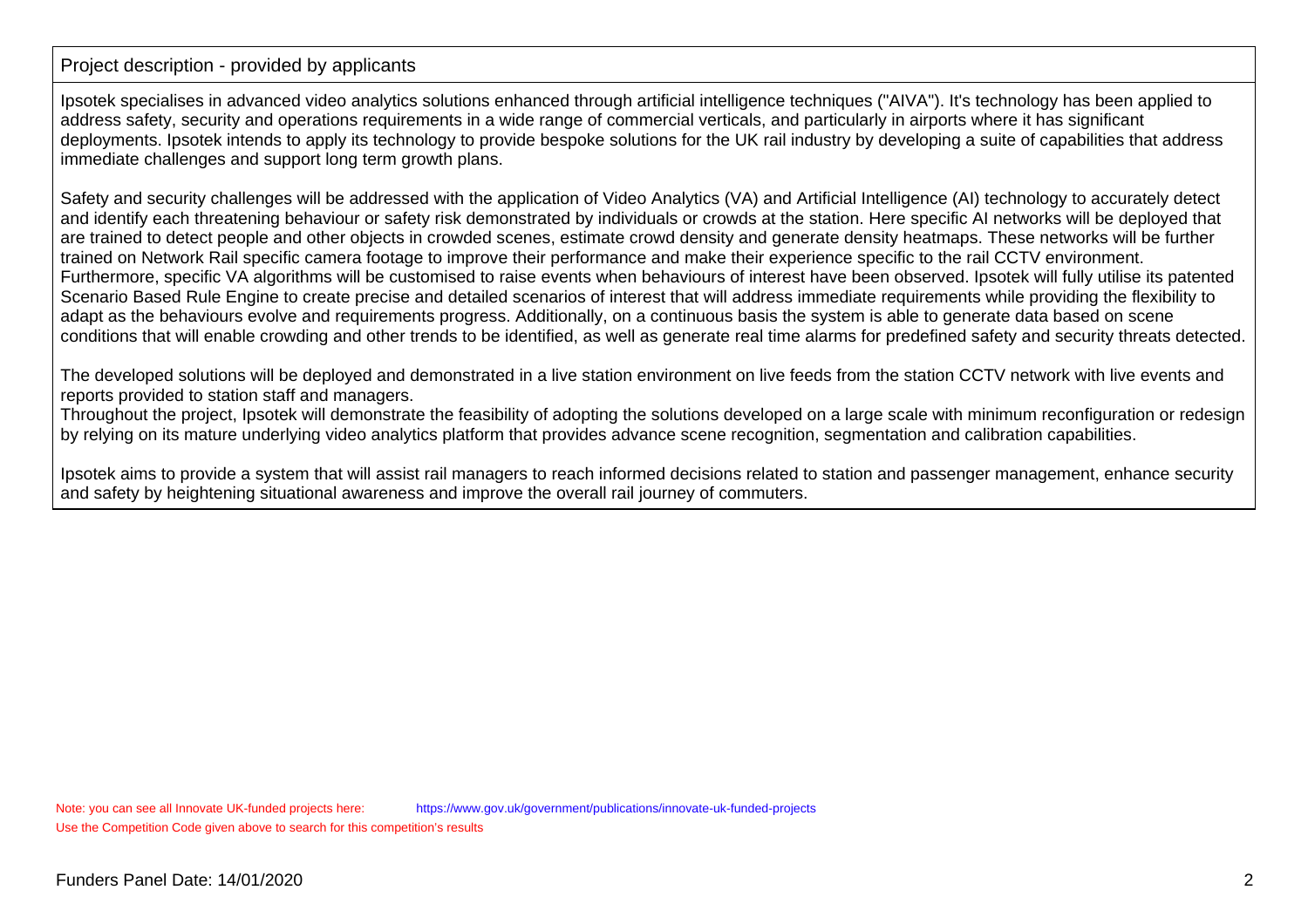

Competition Code: 1909\_SBRI\_NR\_SECURITY

Total available funding is £968,000 plus VAT (£1.1m)

Note: These proposals have succeeded in the assessment stage of this competition. All are subject to grant offer and conditions being met.

| Participant organisation names | Project title                                                        | Proposed project costs | Proposed project grant |
|--------------------------------|----------------------------------------------------------------------|------------------------|------------------------|
| <b>Sensing Feeling Limited</b> | <b>Station Advanced Visual Sensing Of Risks</b><br>(Station ADVISOR) | £144,753               | £144,753               |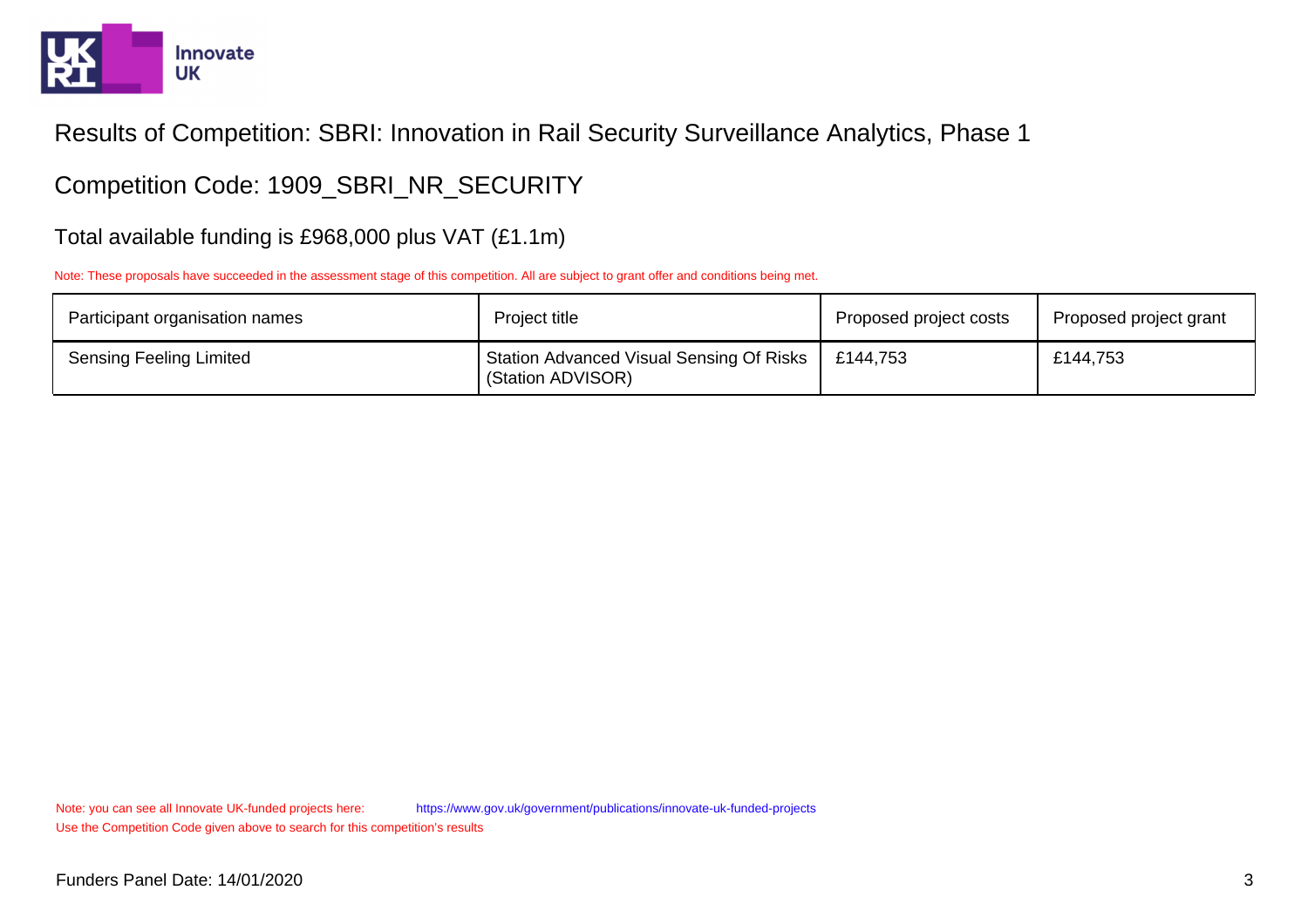Station Advanced Visual Detection of Risks (Station ADVISOR)

The Station ADVISOR product will provide a scalable and cost-efficient, live station risk monitoring solution for use across the rail network, enabling stationasset owners and operators to respond more proactively to risks, incidents and events in real time through visual analytics integrated with stationsurveillance systems.

Sensing Feeling delivers advanced human behaviour IoT sensing products powered by Computer Vision and Machine Learning. The company's products incorporate patent-pending sensing capability that performs automatic visual observation and analysis of human physical behaviours that can be used to reliably predict and detect high-risk situations relating to individuals or groups of people in real world conditions within safety-critical environments, entirelypassively, in real-time, and at scale.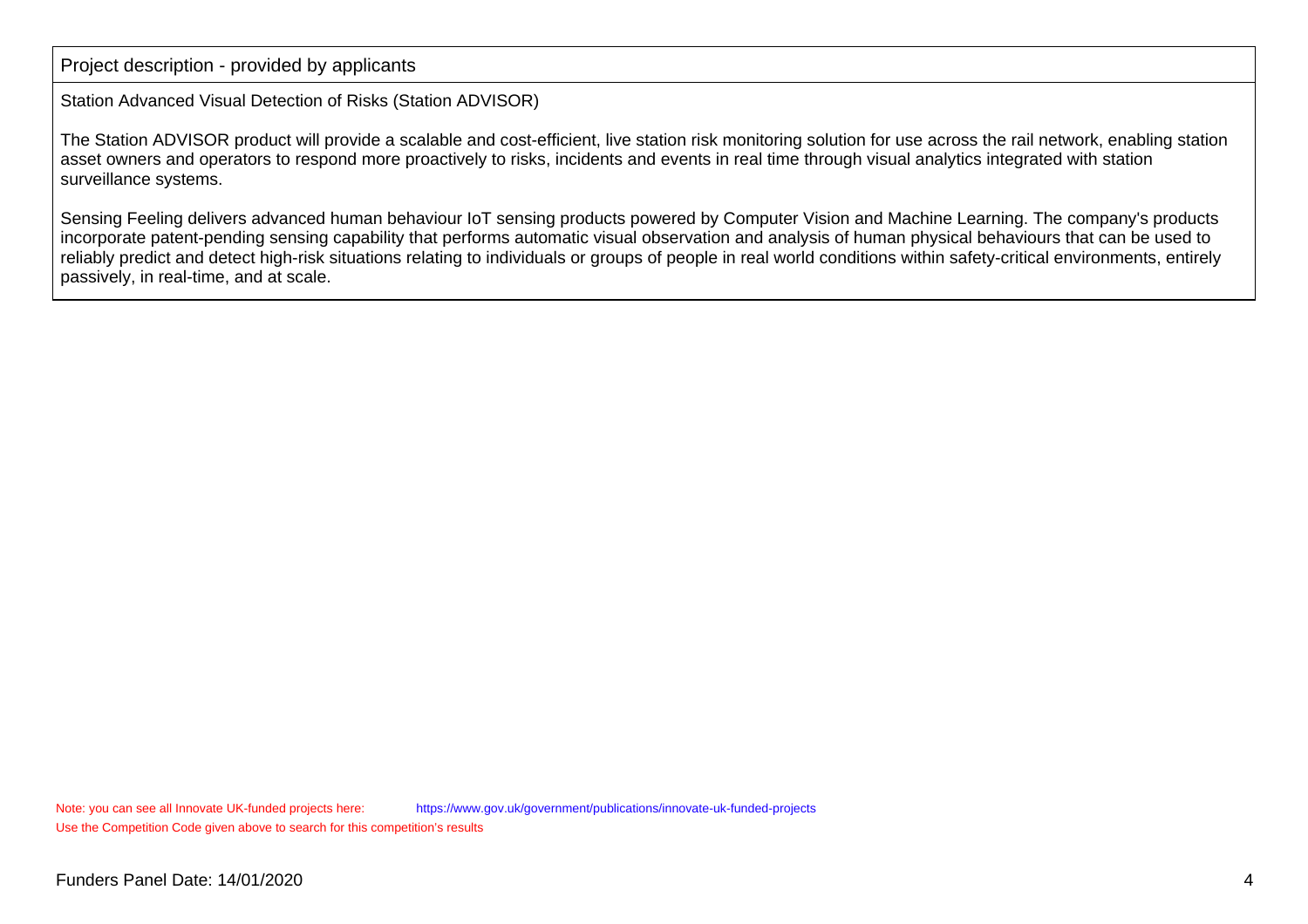

Competition Code: 1909\_SBRI\_NR\_SECURITY

Total available funding is £968,000 plus VAT (£1.1m)

Note: These proposals have succeeded in the assessment stage of this competition. All are subject to grant offer and conditions being met.

| Participant organisation names | Project title                                     | Proposed project costs | Proposed project grant |
|--------------------------------|---------------------------------------------------|------------------------|------------------------|
| Viapontica Ltd                 | FourAI: Four Point AI System for CCTV<br>Security | £145,154               | £145,154               |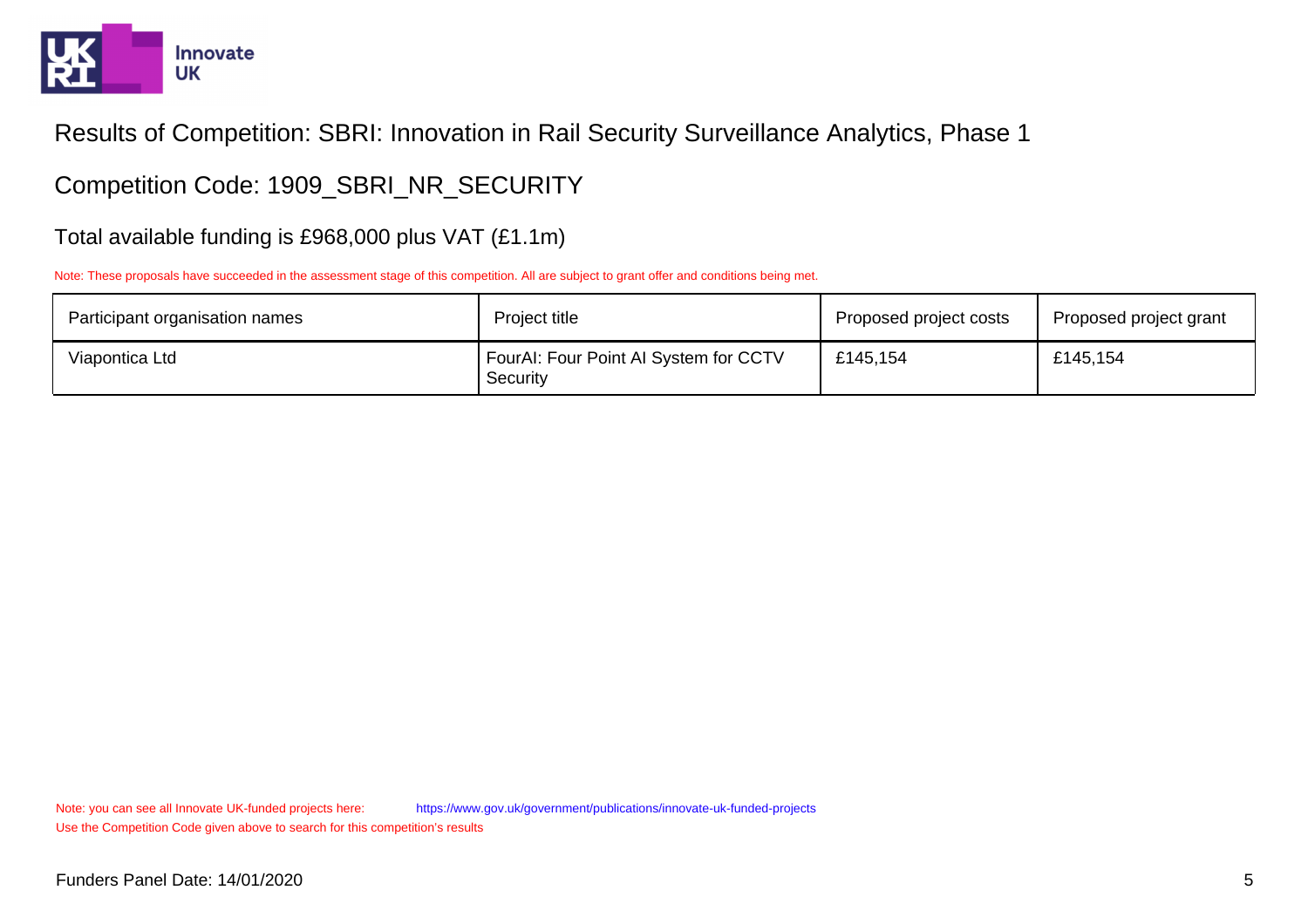The current project builds upon our prior research to deliver a market-ready AI product which enhances safety and reduces delay minutes caused by dangerous, suspicious or anti-social behaviour in a railway environment. The scope proposes to radically change the way Network Rail delivers its mission toconnect people safely on time, while developing a capability that fills a void in the marketplace for interpretable and inclusive AI which safeguards that algorithmic decision-making does not unfairly single out protected demographics. The innovation seeks to save time, enable faster response, and push thestate-of-the-art in the industry by enabling transparent, explainable and accountable AI models that reduce negative externalities due to bias and unfairness.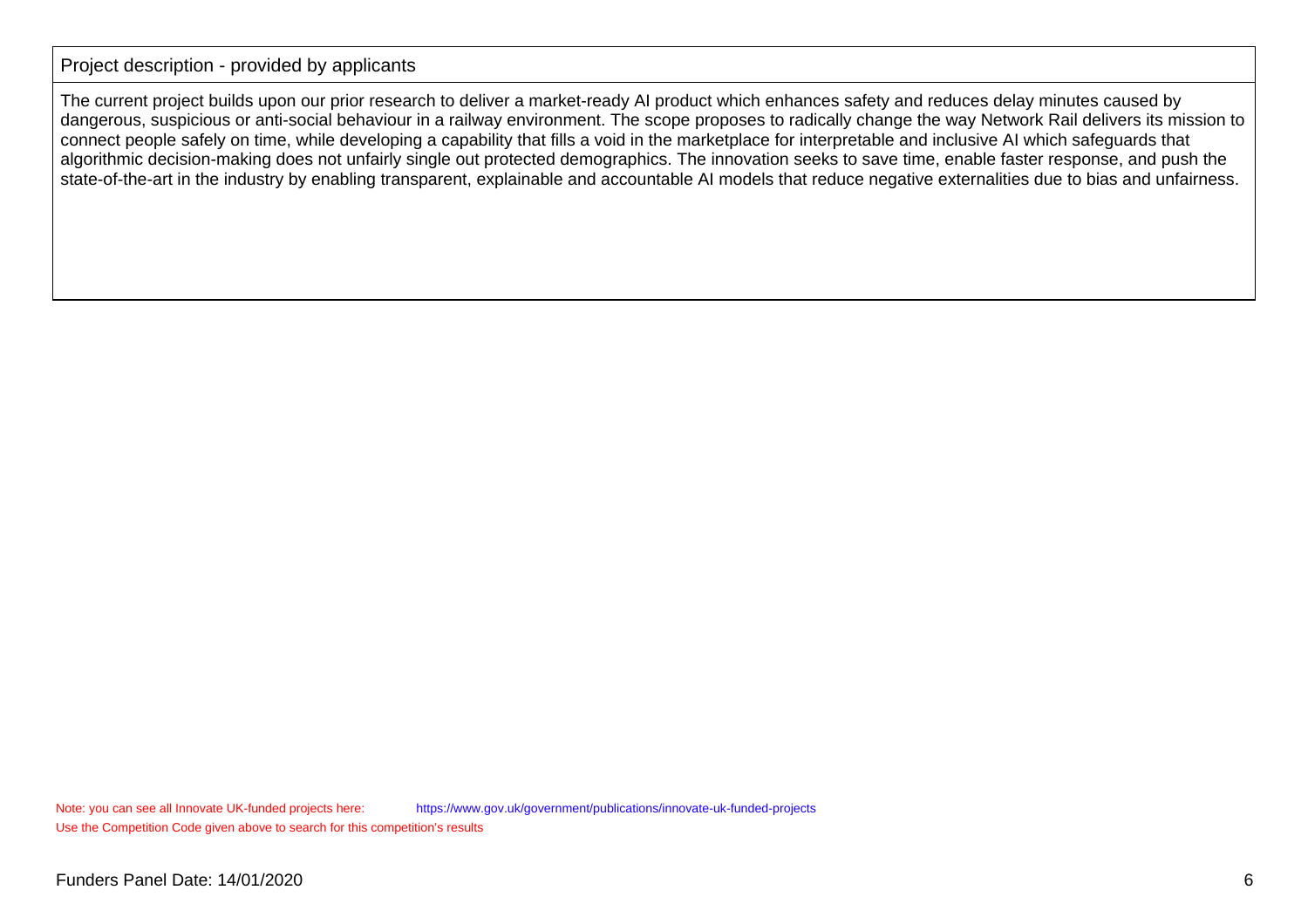

Competition Code: 1909\_SBRI\_NR\_SECURITY

Total available funding is £968,000 plus VAT (£1.1m)

Note: These proposals have succeeded in the assessment stage of this competition. All are subject to grant offer and conditions being met.

| Participant organisation names | Project title                                                        | Proposed project costs | Proposed project grant |
|--------------------------------|----------------------------------------------------------------------|------------------------|------------------------|
| SeeQuestor Limited             | SBRI: innovation in rail security<br>surveillance analytics, phase 1 | £120,525               | £120,525               |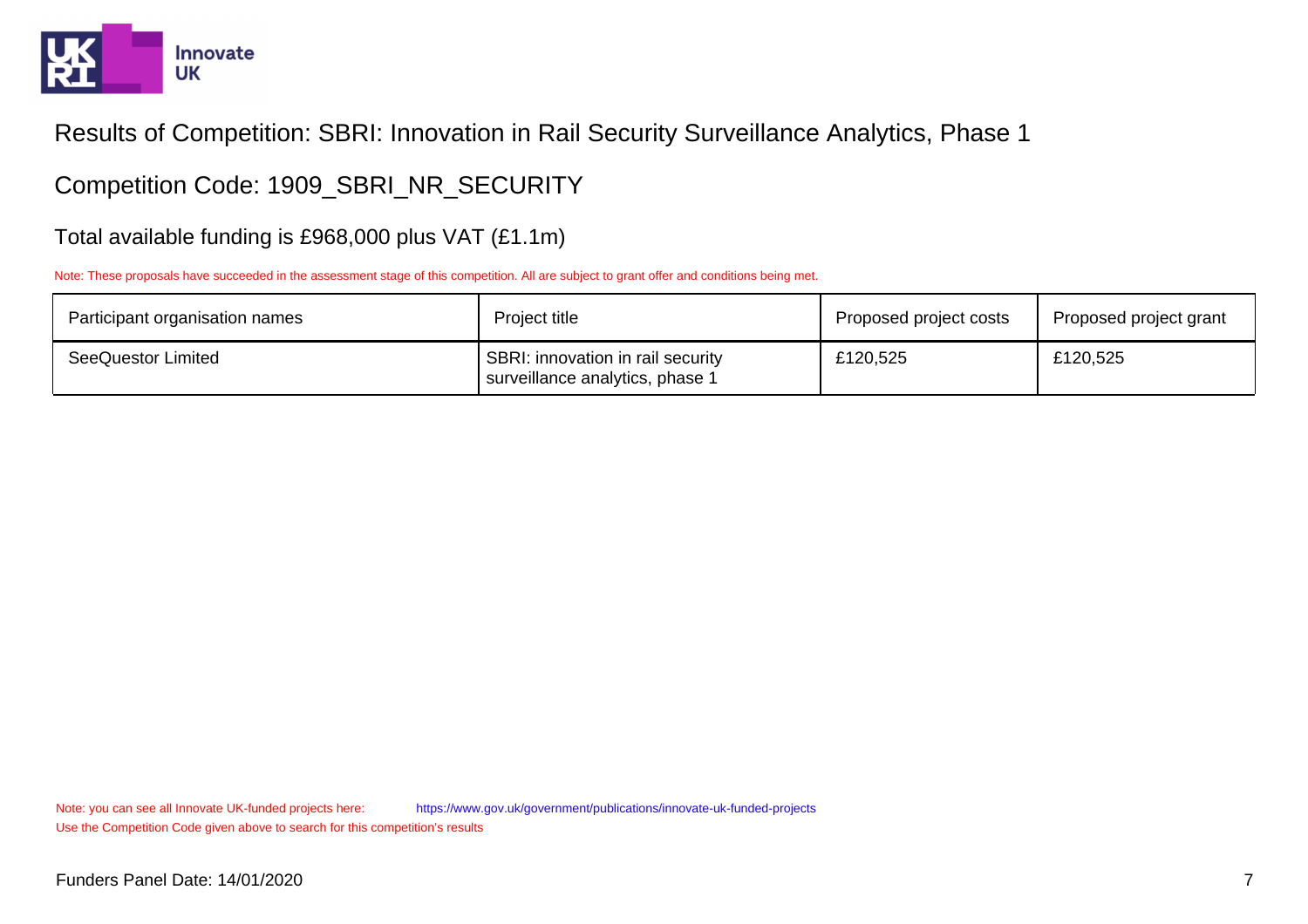SeeQuestor - a leading UK SME in the field of video artificial intelligence with a track record of delivering innovative & award winning products - will deliver its vision for "Intelligent CCTV (iCCTV)". The advanced analytics platform will take recorded video streams and process them through SeeQuestor's metadata engine, making that data instantly searchable, whilst presenting events of interest to Network Rail viewers (as if in real time). Key features will include: threatdetection (e.g. guns, knives, abandoned bags); behavioural analysis (loitering, running, abnornal activity); crowd analysis; instantly locating persons of interest & more. The demonstrator is designed to facilitate rapid incident response as well as to predict events that might impact public safety ahead of time.Leveraging as much of the Network Rail camera infrastructure as possible and designed to be easily scalable, including for very large camera networks. iCCTV will enhance the skills of Network Rail CCTV operators, by providing rapid, intelligent and simultaneous monitoring of live feeds from hundreds of cameras, something outside the capabilities of any human. Thereby vastly improving monitoring coverage by focusing operator's attention to where it is mosteffective, improving response times through proactively checking & identifying persons of interest and behaviour and the receiving of associated safeguarding information, key to the safety of personnel, as well as improve passenger service and experience. SeeQuestor is able to demonstrate some of these functionalities today, however, is applying for funding to further develop, refine & productise its algorithms and to build a robust software demonstratorplatform.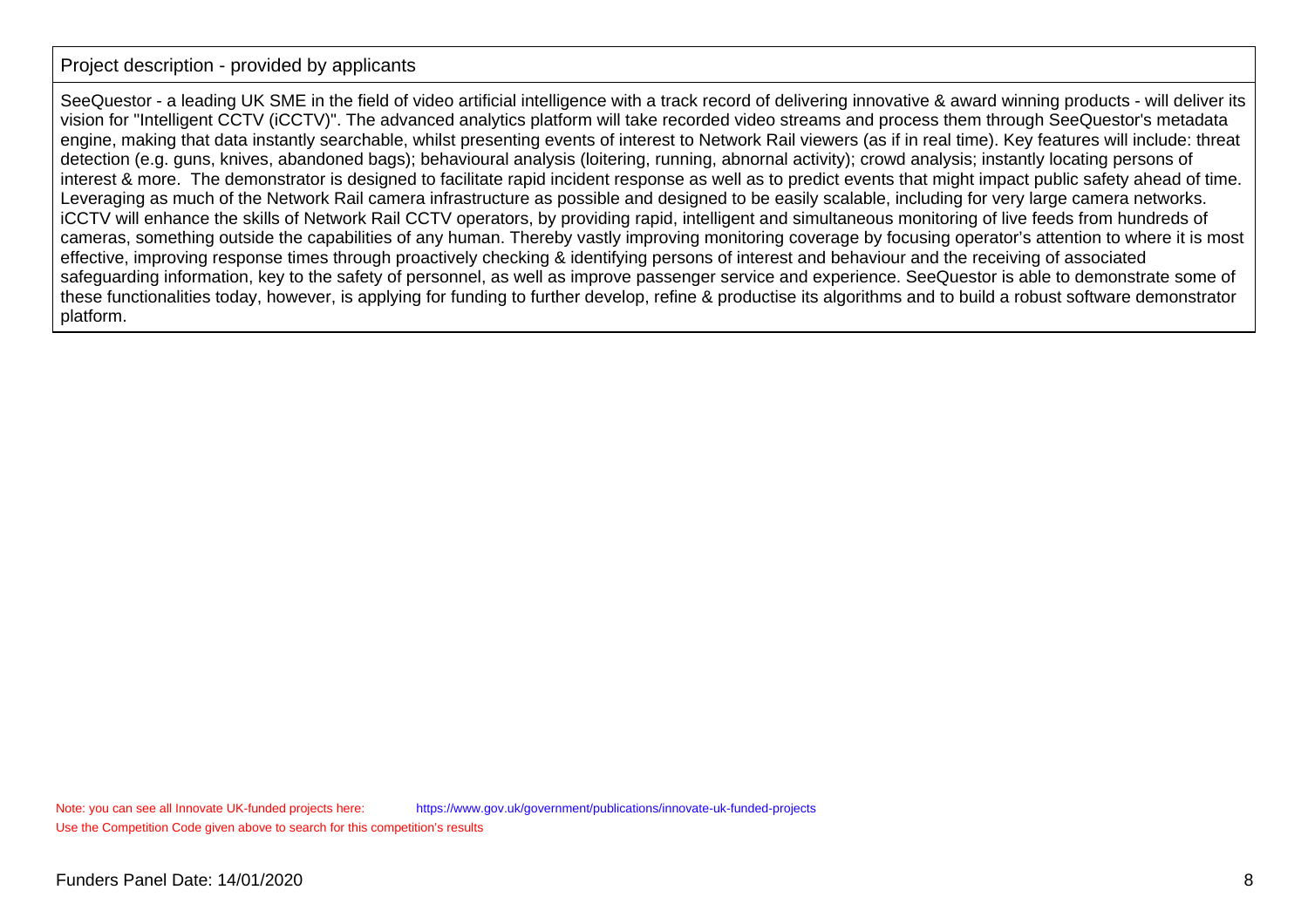

Competition Code: 1909\_SBRI\_NR\_SECURITY

Total available funding is £968,000 plus VAT (£1.1m)

Note: These proposals have succeeded in the assessment stage of this competition. All are subject to grant offer and conditions being met.

| Participant organisation names          | Project title                                                 | Proposed project costs | Proposed project grant |
|-----------------------------------------|---------------------------------------------------------------|------------------------|------------------------|
| <b>CSIT, Queen's University Belfast</b> | Video-based semantic analysis for on<br>crowded rail stations | £133,200               | £133,200               |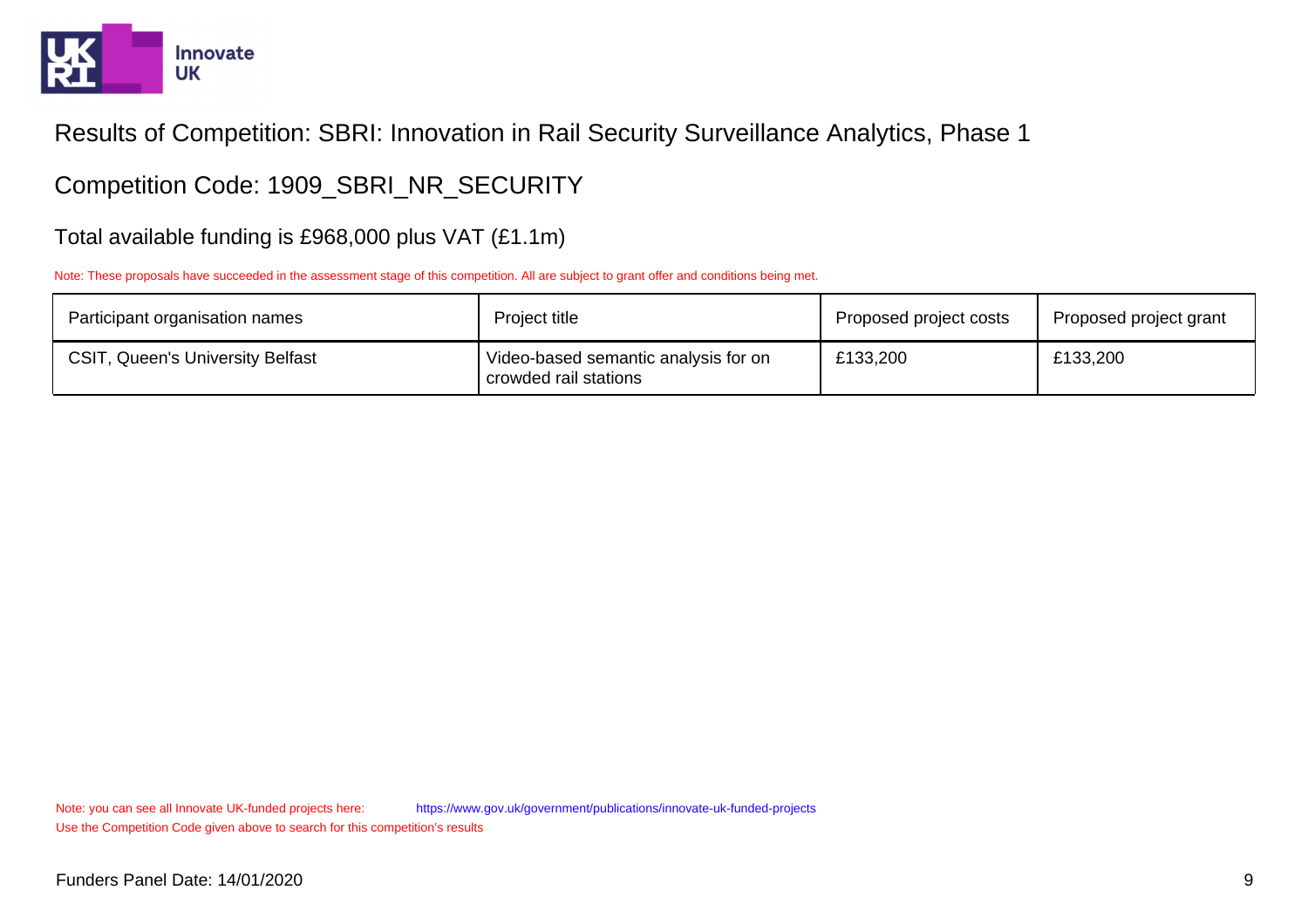Video-based semantic analysis on crowded rail stations

In this project, we propose the use of advance machine learning and artificial intelligence for the semantic analysis of crowds in train stations, monitored through a large set of non-overlapping cameras. Specifically, we will make use of deep learning neural networks and tracking algorithms for assessing and monitoring crowd density and dynamics within train stations. Then, we propose an evidential reasoning network to extract high-level semantic knowledge on the previous data analytics so event reasoning can be performed effectively and false positives can be filtered. This system will deliver early-warning alerts tooperators relating to: crowd behaviour, abandoned objects, loitering and crowd avoidance. The project builds on significant existing capabilities at Queen'sUniversity Belfast and BAE Systems Applied Intelligence Laboratories.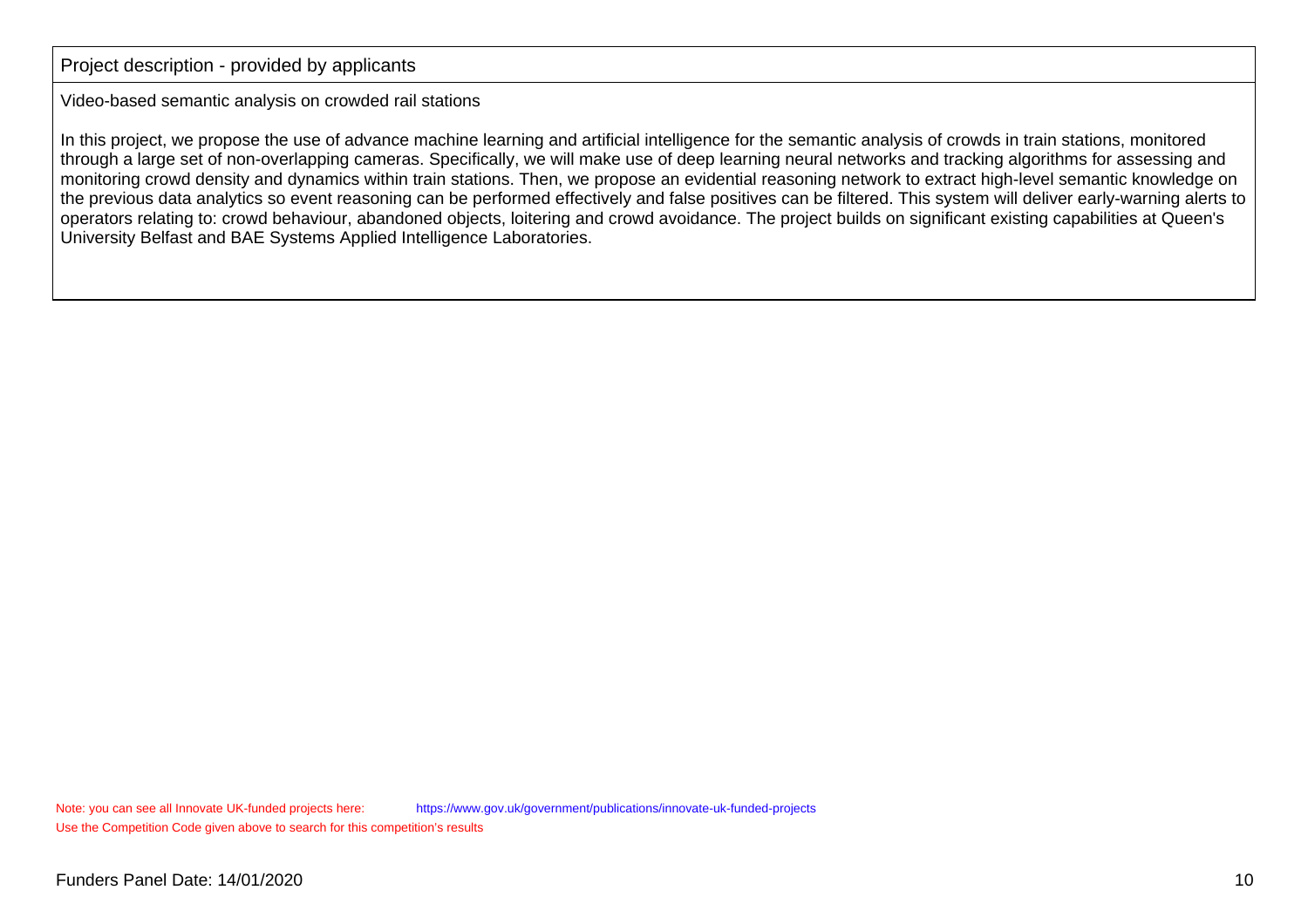

Competition Code: 1909\_SBRI\_NR\_SECURITY

Total available funding is £968,000 plus VAT (£1.1m)

Note: These proposals have succeeded in the assessment stage of this competition. All are subject to grant offer and conditions being met.

| Participant organisation names  | Project title                                                                 | Proposed project costs | Proposed project grant |
|---------------------------------|-------------------------------------------------------------------------------|------------------------|------------------------|
| <b>Massive Analytic Limited</b> | SBRI Innovation in Rail Security and<br><b>Surveillance Analytics Phase 1</b> | £140,100               | £140,100               |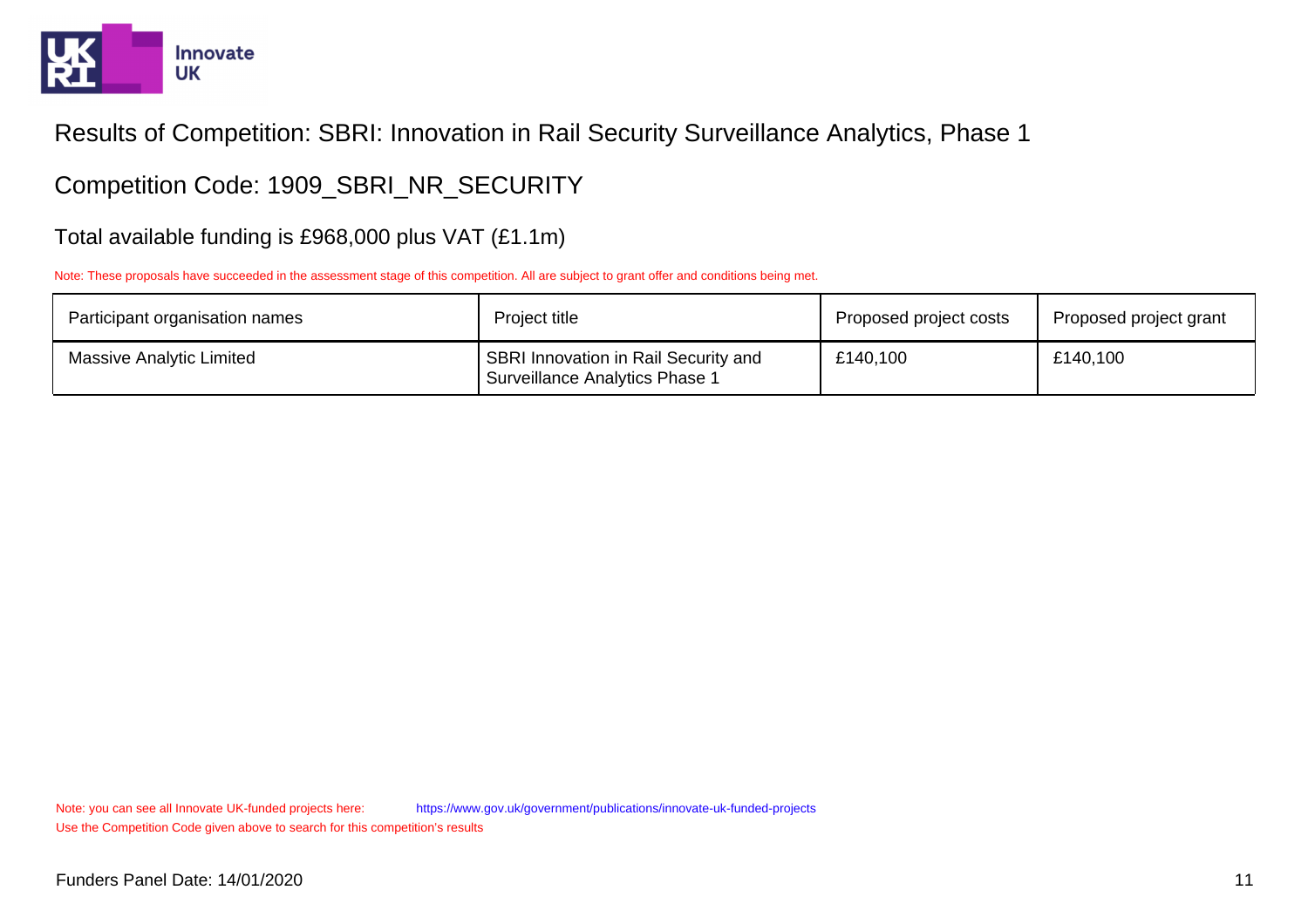Video Precognition for a Safer Network Rail

Massive Analytic's Nethra:VideoAnalytic's platform optimises the use of CCTV feeds in Network Rail stations. It's AI uses deep learning to detect dangerousobjects, behaviours and illegal activities alerting station staff to any issues or dangers and with it's unique augmented reality technology Nethra empowersstation staff with a wholistic view of the entire station, while also allowing passengers to maintain their privacy.

Nethra is the one stop solution to drastically cutting response times and enabling staff to operate efficiently for safer Network Rail stations.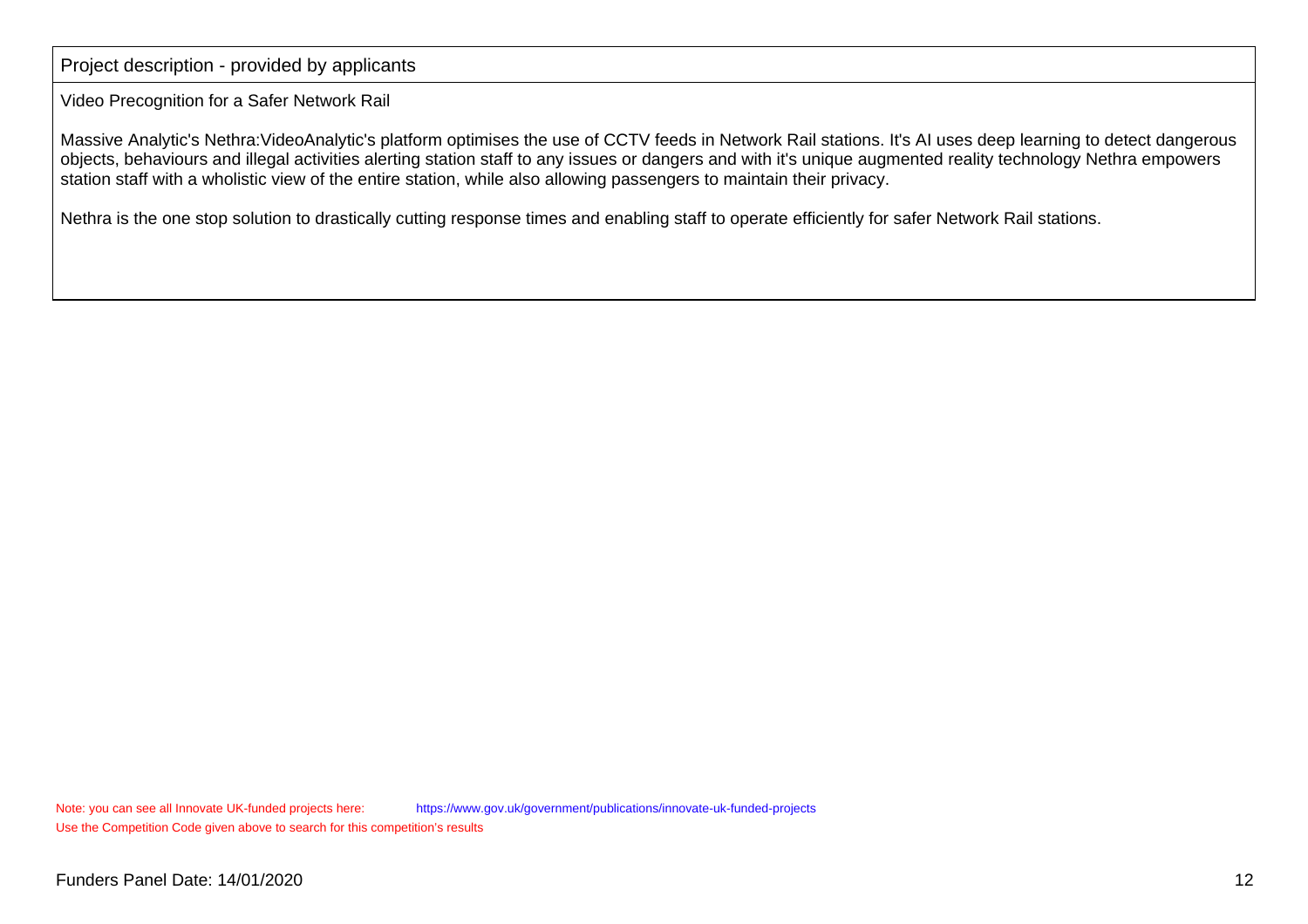

# Competition Code: 1909\_SBRI\_NR\_SECURITY

#### Total available funding is £968,000 plus VAT (£1.1m)

Note: These proposals have succeeded in the assessment stage of this competition. All are subject to grant offer and conditions being met.

| Participant organisation names              | Project title                                                                | Proposed project costs | Proposed project grant |
|---------------------------------------------|------------------------------------------------------------------------------|------------------------|------------------------|
| The Manufacturing Technology Centre Limited | DETER - crowD bEhaviour and objecT<br>dEtection for Railway station security | £145,182               | £145,182               |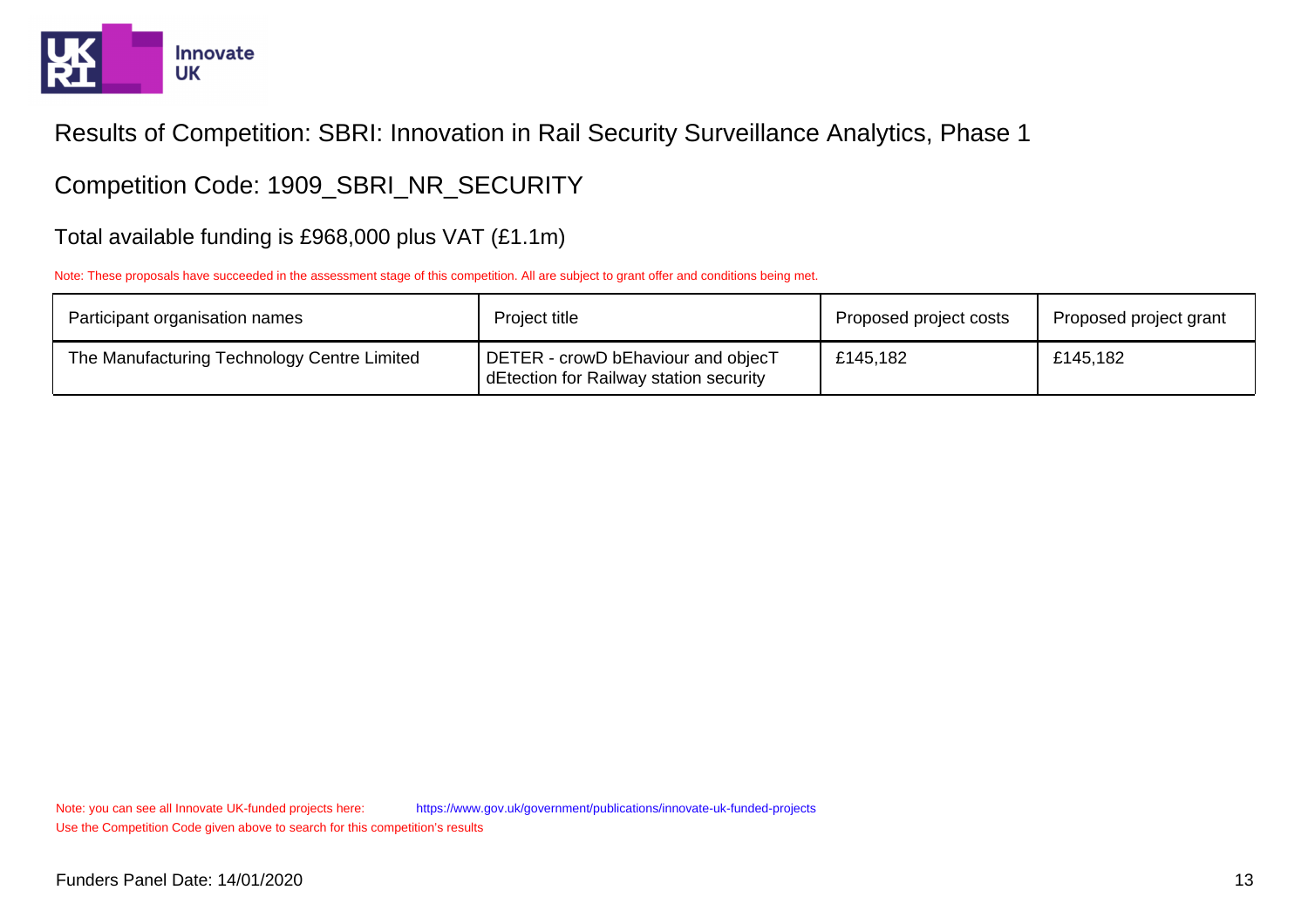Project DETER: Crowd behaviour and object detection for railway station security

Project DETER aims to enhance safety at railway station environments and to reduce delay resulting from incidents caused by unusual, unsuitable and undesirable behaviours through the use of intelligent video analytics. In order to ensure successful development and commercialisation of DETER's solution,this project brings together a strong partnership between the Manufacturing Technology Centre (MTC) and One Big Circle (OBC).

The MTC is a High Value Manufacturing Catapult which focuses on delivering applied research projects with the objective of maturing technologies at lowreadiness level into industry-ready solutions, additionally showcasing these solutions by means of technology demonstrators. OBC provides bespoketechnical solutions to complex video and integration projects with 30 years combined experience in CCTV system commissioning.

This project will focus on developing a specific set of components and modules to enhance One Big Circle's proven video capture and analysis product AIVR (Automated Intelligent Video Review), which can perform object recognition and people detection in railway environments. The innovation in DETER, will bein building a Behaviour Engine capable of classifying events of interest in real time specifically for the railway station environment. Upon detection of such events, an automatic alert will be generated for the operator which will provide information such as location of the camera and the event detected. This newsolution will be commercialised by One Big Circle as AIVR Lookout.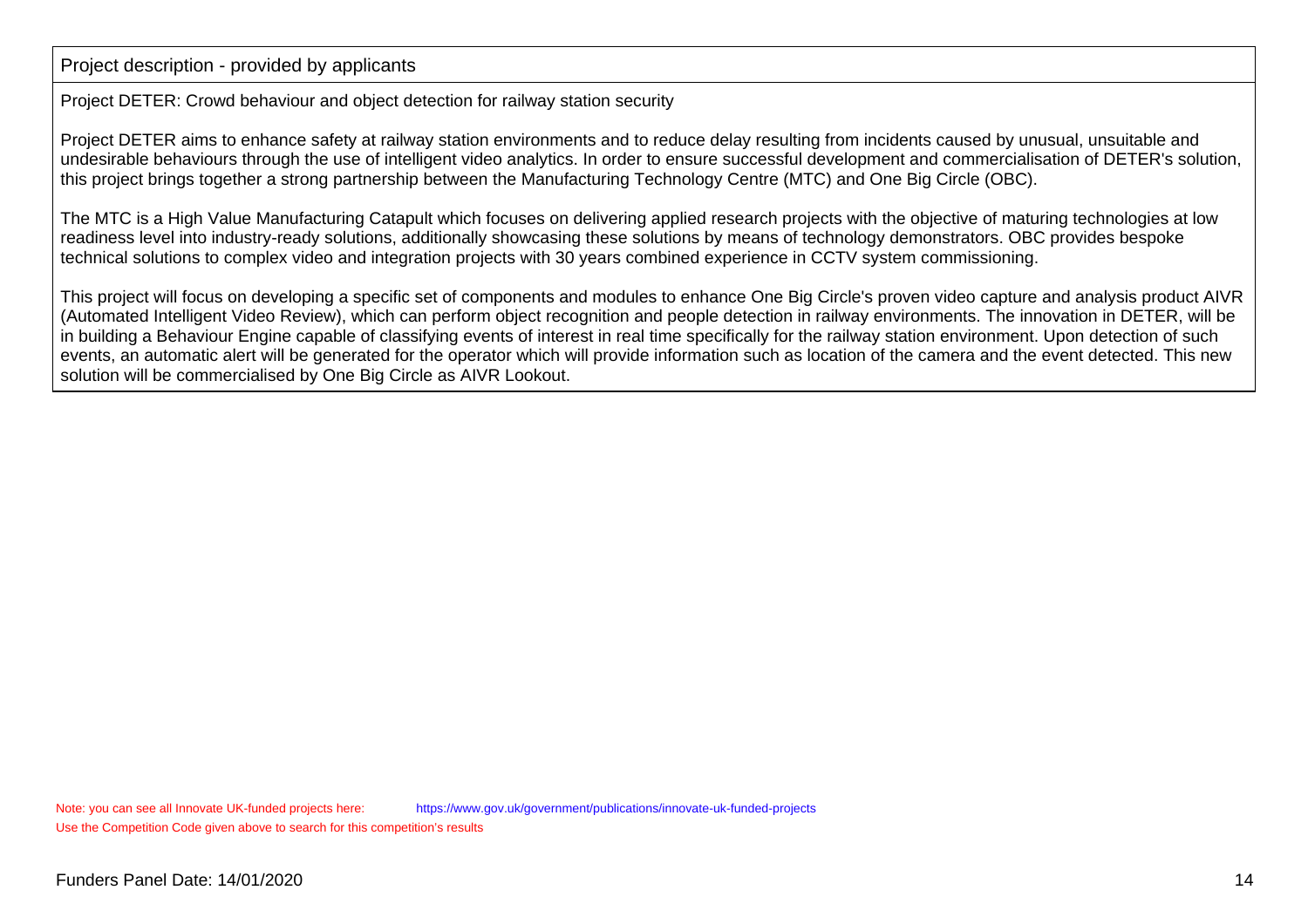

# Competition Code: 1909\_SBRI\_NR\_SECURITY

#### Total available funding is £968,000 plus VAT (£1.1m)

Note: These proposals have succeeded in the assessment stage of this competition. All are subject to grant offer and conditions being met.

| Participant organisation names | Project title                      | Proposed project costs | Proposed project grant |
|--------------------------------|------------------------------------|------------------------|------------------------|
| <b>Zircon Software Limited</b> | <b>Smart Engineered Big Sister</b> | £145,186               | £145,186               |